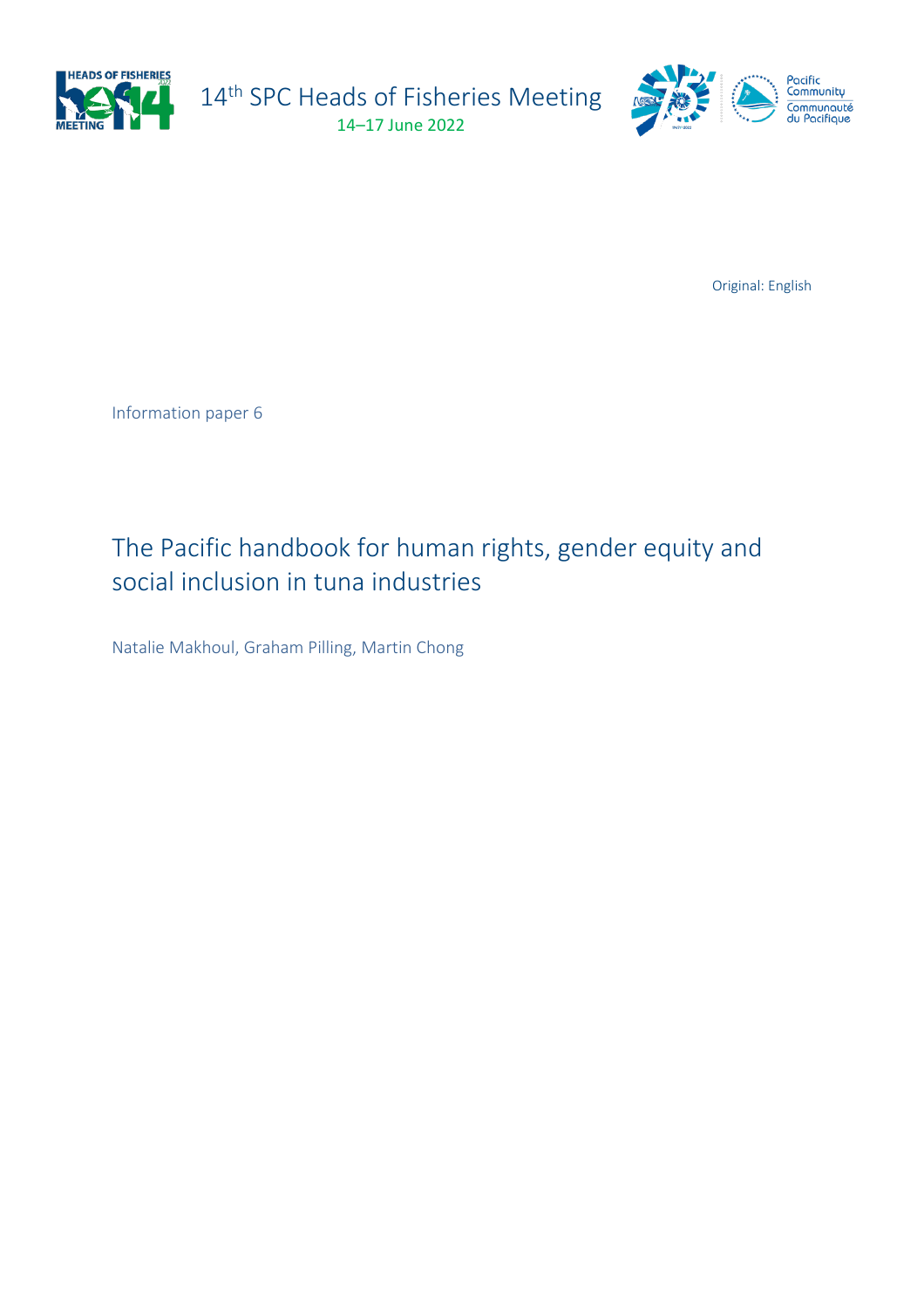

### Introduction

- 1. Following development of the Pacific handbook for gender equity and social inclusion in coastal fisheries and aquaculture [\(available here\)](https://coastfish.spc.int/en/component/content/article/494-gender-equity-and-social-inclusion-handbook), the PEUMP project has supported the development of a Pacific handbook for Human Rights, Gender equity and Social Inclusion in tuna industries, led by Kate Barclay, Aliti Vunisea, Megan Streeter and Senoveva Mauli. This handbook aims to assist practitioners in applying gender equity and social inclusion (GSI) lenses and human-rights based approaches in the Pacific's tuna industry.
- 2. This HoF information paper draws attention to this work and the process undertaken to develop it, highlights key findings, and summarises the timeline for publication.

### Approach to the handbook

3. The approach used built upon that for the Pacific handbook for gender equity and social inclusion in coastal fisheries and aquaculture. An initial draft module on HR/GSI in oceanic fisheries was developed in 2019 by Kate Barclay with the idea of complementing the coastal fisheries and aquaculture handbook. However, stakeholders strongly indicated that development of a separate handbook was preferred, with the opportunity to address issues in tuna industries more broadly. These issues included human rights dimensions, which were not covered in the handbook for coastal fisheries and aquaculture. The initial oceanic draft module was used as a basis for this. The authors undertook interviews with key stakeholders across the region, as well as extensive reviews of existing literature, and included information from PEUMP HR/GSI training materials developed for FFA, WWF and industry stakeholders. The MFAT-funded and PEUMP-supported WWF 2021 Gender mainstreaming in the Fiji offshore tuna industry report [\(available here\)](https://www.wwfpacific.org/?370237/WWF-and-partners-launch-Gender-Mainstreaming-in-Fiji-Offshore-Tuna-Industry-Report) served as an updated baseline for a Fiji specific case study (module 9). Findings were synthesised by the authors into a draft handbook, which was presented at a virtual regional workshop on the 21<sup>st</sup> and 22<sup>nd</sup> April 2022. This workshop invited stakeholders from government, educational institutions, public sector, individual specialists, and civil society representatives to provide feedback on the draft.

## Content and draft key findings

- 4. The handbook examines human rights, gender equity and social inclusion issues in various elements of the tuna fishery, including at sea, in port, in onshore processing, in the informal small-scale tuna sector, and in fisheries management and science. The ways that stakeholders can relate to tuna industries are discussed, noting that development of tuna industries and changes in fisheries management rules can have different effects for women and men, and people of various ages, ethnicities and abilities, and that being inclusive means trying to ensure all voices are heard and different interests are identified and met within these structures and cultural norms. A case study from Fiji is used to illustrate issues. The handbook provides extensive discussion and examples of potential issues and solutions for the Pacific tuna fishery (see also the article [here\)](https://purl.org/spc/digilib/doc/7p9bx). Key findings include:
	- Human rights abuses are a problem in the offshore tuna industry in the Pacific as they are globally - and seem to be worst in the longline fishery.
	- Monitoring and regulating human rights on fishing vessels is made difficult by the multijurisdictional nature of operations, with beneficial ownership, vessel flag, company base and labour recruitment often being across multiple states.
	- Good foundations for protecting human rights on fishing vessels are laid out in the FFA Harmonised Minimum Terms and Conditions, and in international frameworks such as the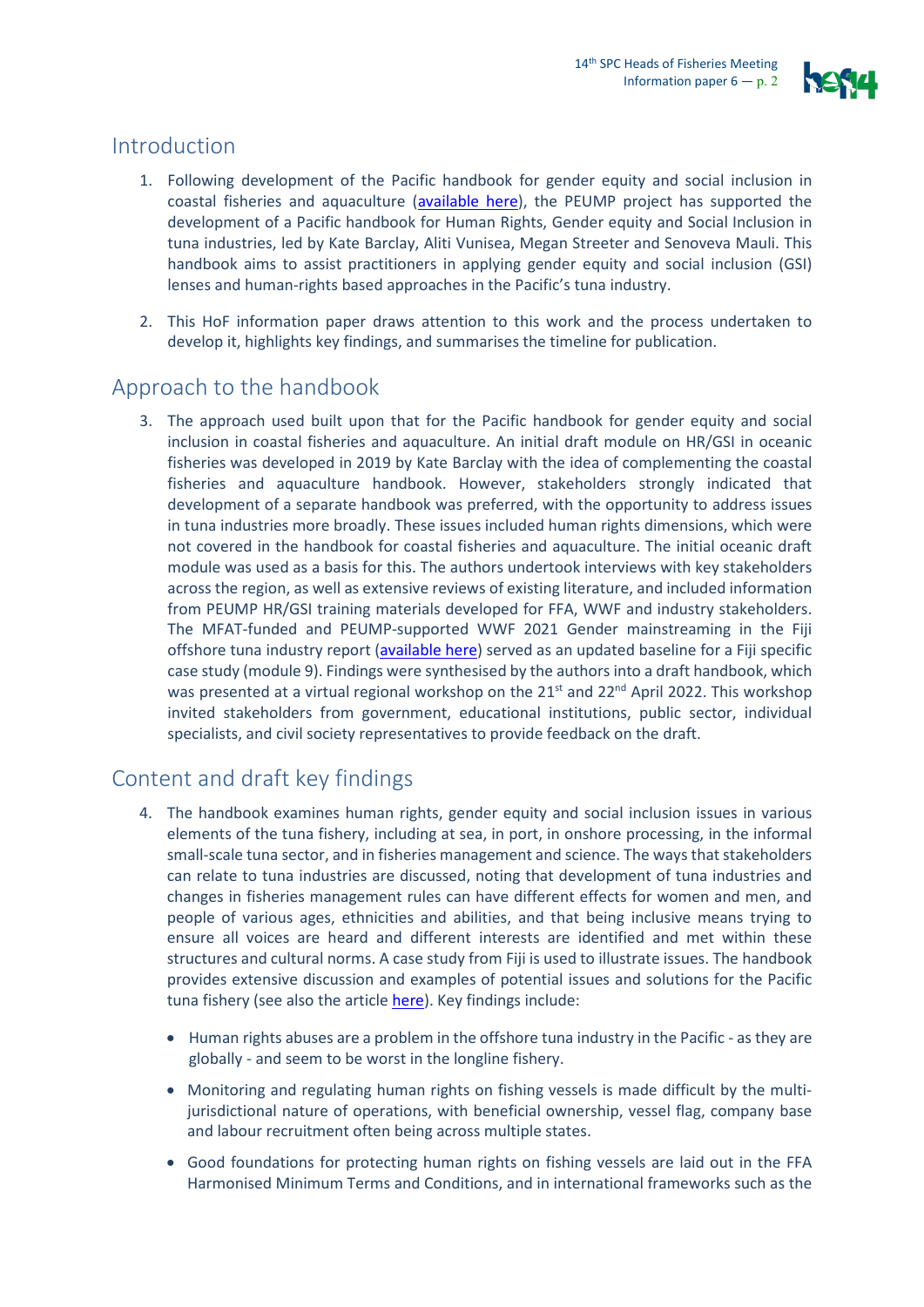

ILO Convention 188 on work in fishing. The next step is to collaborate to implement and enforce these frameworks.

- There are potential areas of improvement for GSI in offshore tuna fishing. There are now more opportunities for women to work on fishing fleets, but improved human rights protections are needed. Even when women are not present, sexual abuse among men is part of the human rights at sea problem to be addressed.
- Broader social exclusion issues with inequality of pay and discrimination around nationality and hierarchies on board are also important considerations.
- Port areas are vibrant places full of people and economic activity, but an element of seafarer culture means there also tends to be binging on drugs and alcohol, and casual sexual encounters, which can give rise to HR & GSI issues.
- Some of the key factors in good governance of port areas is to avoid stigmatising or criminalising sexual encounters, including transactional sex, to avoid driving it underground and exposing people to more risk. It calls for good services for prevention and treatment of sexually transmitted infections, gender-based violence, and for economic empowerment so that everyone has a viable alternative to sex work if they want it. Economic empowerment is especially important to prevent children from becoming involved in the sex trade.
- HR & GSI around fishing ports is relevant for fisheries management, but fisheries managers may not have the expertise or resources to address it, so collaboration with other organisations interested in social issues around port areas is key.
- Onshore processing is female-intensive, in that women make up the bulk of the workforce, but most leadership and higher paid roles are held by men.
- The pressures of paid work and family responsibilities can place unrealistically heavy expectations on women. This can be addressed by companies and by communities.
- In some countries and companies, the divide between expatriate managers and local employees is still discriminatory. For example, there may be few locals in management roles.
- There is a need to ensure workers' housing is safe and affordable, that there is safe, affordable and timely transport to and from work, and that workers are able to live with dignity on their wages, which is about both the amounts paid, and financial literacy.
- The potential obstacles for organisations representing labour, such as trades unions, need to be considered to facilitate worker participation and rights.
- Small-scale tuna fisheries are usually managed separately from offshore industrial tuna fisheries, but there are many connections between small- and large-scale tuna activities, so it is important to consider the impacts (positive and negative) of large-scale tuna industries on small scale fishing and marketing activities.
- Small-scale tuna activities are vital for food security and the livelihood activities of many Pacific people, so it is important to make sure small-scale actors continue to have access to tuna resources for fishing, for processing and selling, and as a source of affordable, highquality protein.
- The rights of Pacific people to tuna resources via small-scale activities can be viewed through a human rights-based approach, such as the right to food and freedom from discrimination. A GSI lens is useful for ensuring that all people in communities benefit equally from small-scale tuna activities.